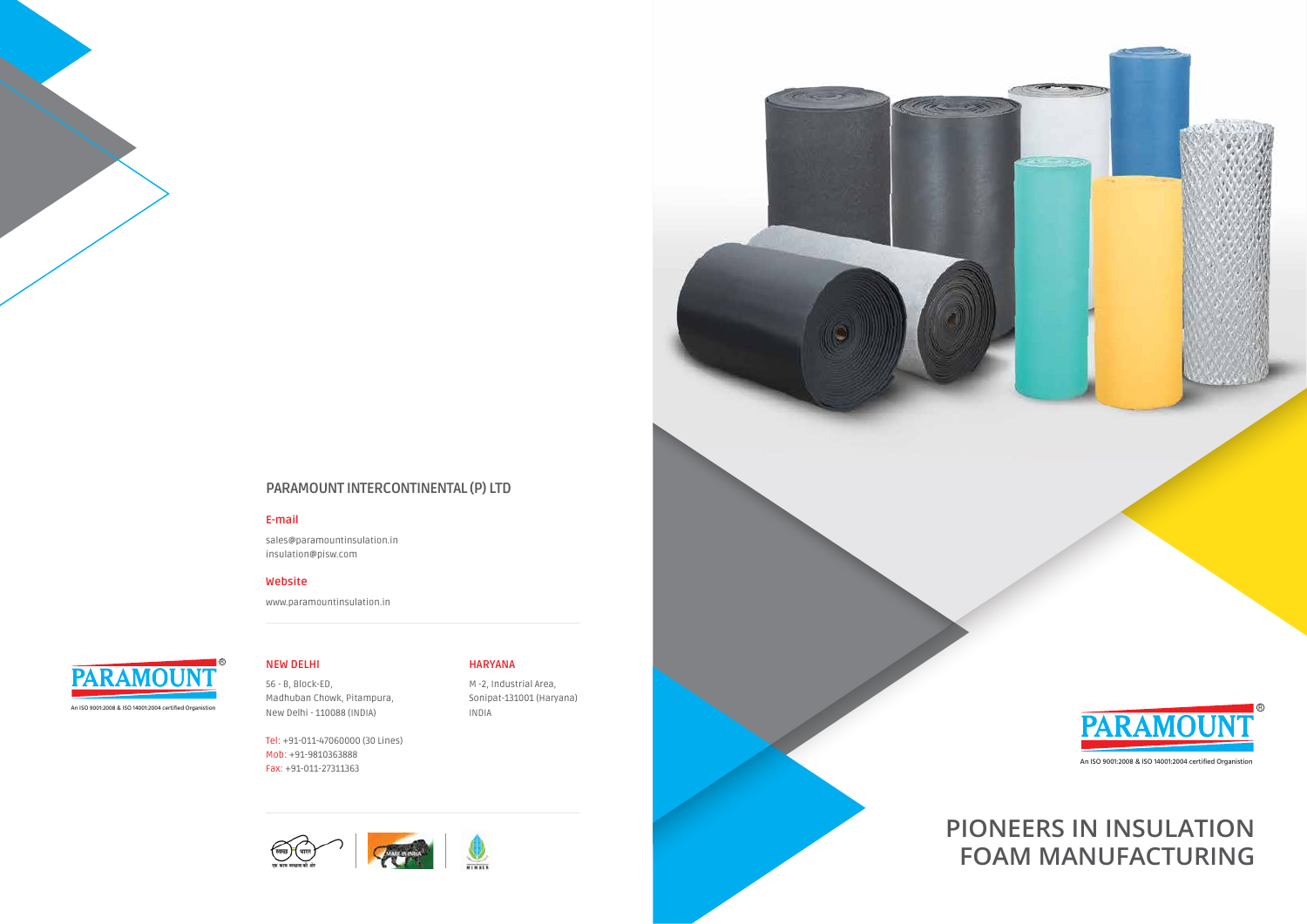

To promote energy conservation through the use of supreme quality yet cost-effective insulation solutions in residential, commercial and industrial establishment



Since then, it has continuously striven to diversify its product portfolio leveraging new age technology and foreseeing market demands. In the year 2003, Paramount Intercontinental spearheaded the revolution of environment-friendly chemically crosslinked closed cell Polyethylene insulation followed by the introduction of Oxide Acetate Foam for HVAC and Acoustical applications in 2016.

An ISO 9001:2008 certified enterprise, Paramount Intercontinental sources its raw material from established partners across the globe thereby allowing it to manufacture industry and client-specific range of green products.





Committed to make Paramount Intercontinental synonymous with outstanding quality, we give level best importance to the quality of our entire product range. Therefore, each and every product undergoes a highly stringent quality test before the final dispatch. In addition to this, our highly skilled and experienced team of installers always adheres to the optimum quality parameters during the installation process. This unparalleled qualitative approach lends a leading edge to the company to place itself as the most trusted domestic manufacturer and supplier of insulating products that are at par with global standards.

# **Quality & Testing**

# **Mission Vision**



To preserve our position as india's most dependable manufacturer & supplier of high quality insulation products, and also as the true "insulation experts in india" by thinking green, building green and using green.

An ISO 9001:2008 & ISO 14001:2004 certified Organistion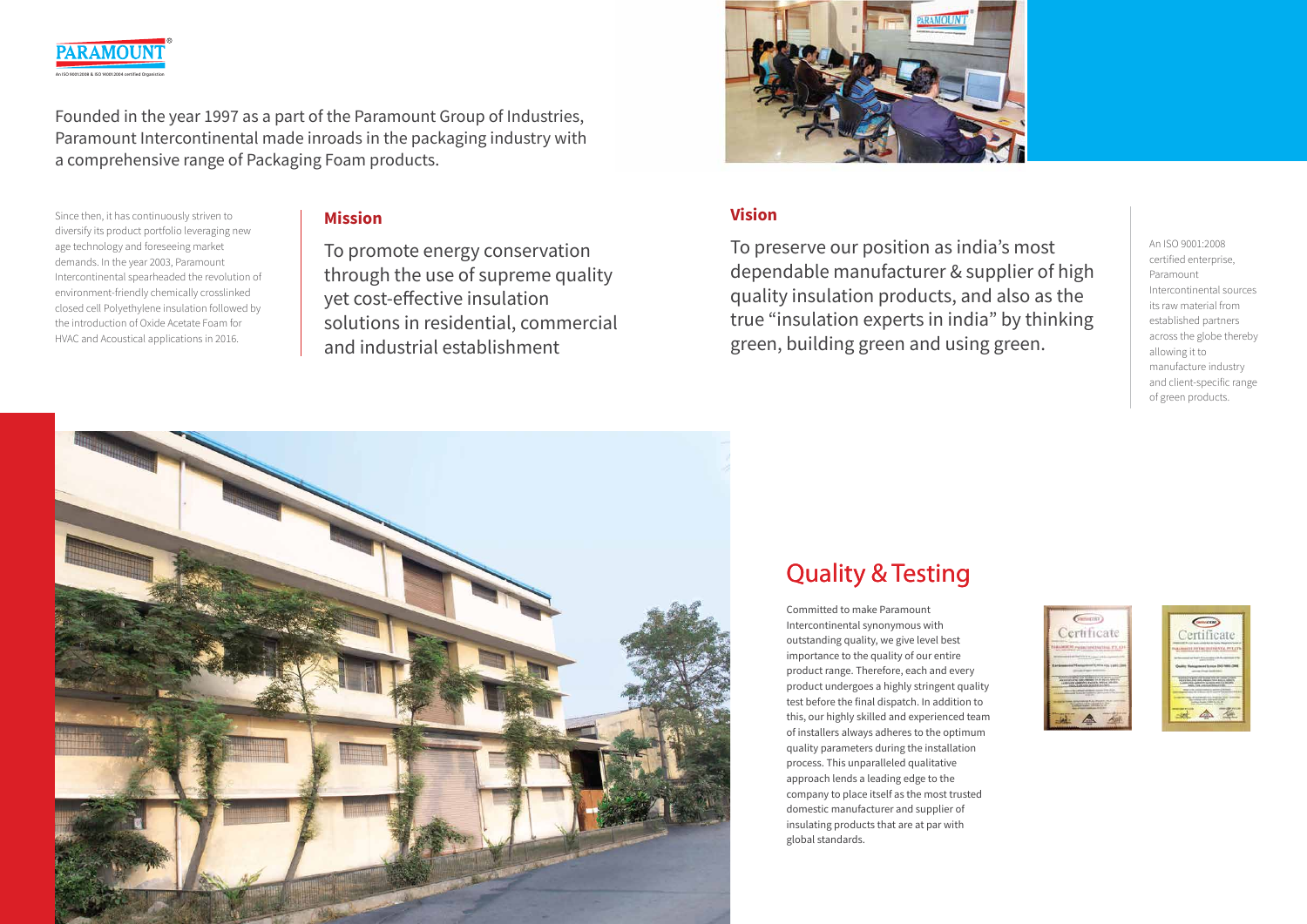The manufacturing process starts with the compounding, the PE Resin is mixed in Kneaders with the crosslinking agent, the eco-friendly blowing agent and additives (colours) process. The compounded material is then mixed with soft plastic granules in the Silos.



This is how Paramount Intercontinental comes up with its **'Globally Exclusive'** product range-



# **Manufacturing**

### **Compounding & Mixing**

This is then fed to the Mother Sheet Extrusion line for the extrusion process and achieving desired thickness as per various industry standards. It is in the extruders that the sheets are mixed with foaming agents to achieve 3mm-100mm sheets in continuous roll form.



The foam sheets are then passed through pre-heated oven chambers for cross-linking. Paramount has in-house capability to offer XPE foam sheets in both open cell and closed cell techniques.

### **Extrusion Cross-Linking**

Considering the varied demands of the industry, XPE Foam is offered in varying thickness and laminations. An in-house setup of advanced slitting machines enables the company to offer precise longitudinal cuts. Slitting is followed by the lamination process, if required, where the company has the capability to offer XPE Foam sheets in - Metallised polyester foil lamination, Aluminum foil lamination, and UV barrier film lamination.



## **Slitting & Bonding**

# **Products**



## **ACCO ISOlate Insulation** (Acoustic Insulation)

### **TECHINCAL DETAILS :** ACCO ISOLATE INSULATION (Acoustic Insulation) - Open cell Oxide acetate foam:

Acco Isolate Insulation (Acoustic Insulation) is an Open Cell Oxide Acetate Foam which is used for acoustical application. This is an exclusive product made using 100% in-house foam technology, and Paramount Intercontinental is its sole manufacturer in the world. It is world's best material for noise and vibration control upto 90%. The product scores very heavily over Nitrile Rubber and XPE foam. Being an innovative blend of Nitrile Rubber and XPE foam, this material is UV protective and has Class 0 fire properties as per BS 476 part 6. It finds applicability in AC Ducting, D.G. Rooms, Building Walls and Partitions etc.

| S.No. | Properties                    | <b>Standard</b>                                                    | <b>Technical Details</b>                          |
|-------|-------------------------------|--------------------------------------------------------------------|---------------------------------------------------|
| 01.   | Material                      |                                                                    | Oxide Acetate Foam                                |
| 02    | Cell Structure                |                                                                    | Open cell, Crossed Linked, Stress Crack Resistant |
| 03.   | Physical Appearance           |                                                                    | One side open cell, Soft, Flexible & Glossy       |
| 04.   | Density                       | <b>JIS K6767</b>                                                   | 30 to 60 kg/m3                                    |
| 05.   | Noise Reduction coefficient   | IS:8225-1987<br>(Equivalent to ISO: 354 -<br>1985 and ASTM 423-90) |                                                   |
|       | 10 mm (30 to 33kg/m3 density) |                                                                    | NRC: 0.50                                         |
|       | 15 mm (40 kg/m3 density)      |                                                                    | NRC: 0.65                                         |
|       | 25 mm (50 to 60kg/m3 density) |                                                                    | NRC: 0.84                                         |
|       | 35 mm (50 to 60kg/m3 density) |                                                                    | NRC: 0.86                                         |
|       | Color                         |                                                                    | Black                                             |
| 06.   | Service Temperature Range     | Using Climate Chamber                                              | -70 Deg C To 100 Deg C                            |
| 07.   | Ultra Violet Ray Impact       |                                                                    | Negative, Bare Foam is UV resistive               |
|       | Thermal Conductivity          | IS 3346/1980                                                       | 0.029 W/MK at 0 Deg C                             |
| 08.   | <b>Fire Test</b>              |                                                                    |                                                   |
| a     | Surface Spread of Flame       | <b>BS 476 PART 7</b>                                               | Class 1                                           |
| b     | Fire Propagation Index        | <b>BS 476 PART 6</b>                                               | Class O                                           |
| 09.   | Fungal Resistant              | ASTM G-21                                                          | Negative (No growth observed)                     |
| 10.   | Bacteria Resistance           | ASTM G-22                                                          | Negative (No growth observed)                     |
| 11.   | Mold Growth                   | IS 3144:1992                                                       | Negative (No growth observed)                     |
| 12.   | Ageing                        | ASTM C 177                                                         | No Impact of ageing                               |
| 13.   | Overall Migration Test        | IS 9845 - 1998                                                     | Negligible effect of acids & alkalis              |
| 14.   | Water absorption              | JIS K6767 - 1976                                                   | 0.002 G/Cm 2                                      |
| 15.   | Compressive Strength          | ASTM D 3575 - 91                                                   | 30 KPA                                            |
| 16.   | Elongation Break              | JIS K 6767 - 1976                                                  | $200 - 250%$                                      |
| 17.   | Tear Strength                 | JIS K 6767 - 1976                                                  | 2.5 KN/M                                          |
| 18.   | Tensile Strength              | JIS K 6767 - 1976                                                  | 450 KPA                                           |
| 19.   | Hardness                      | <b>JISC</b>                                                        | 15-20 Degree                                      |